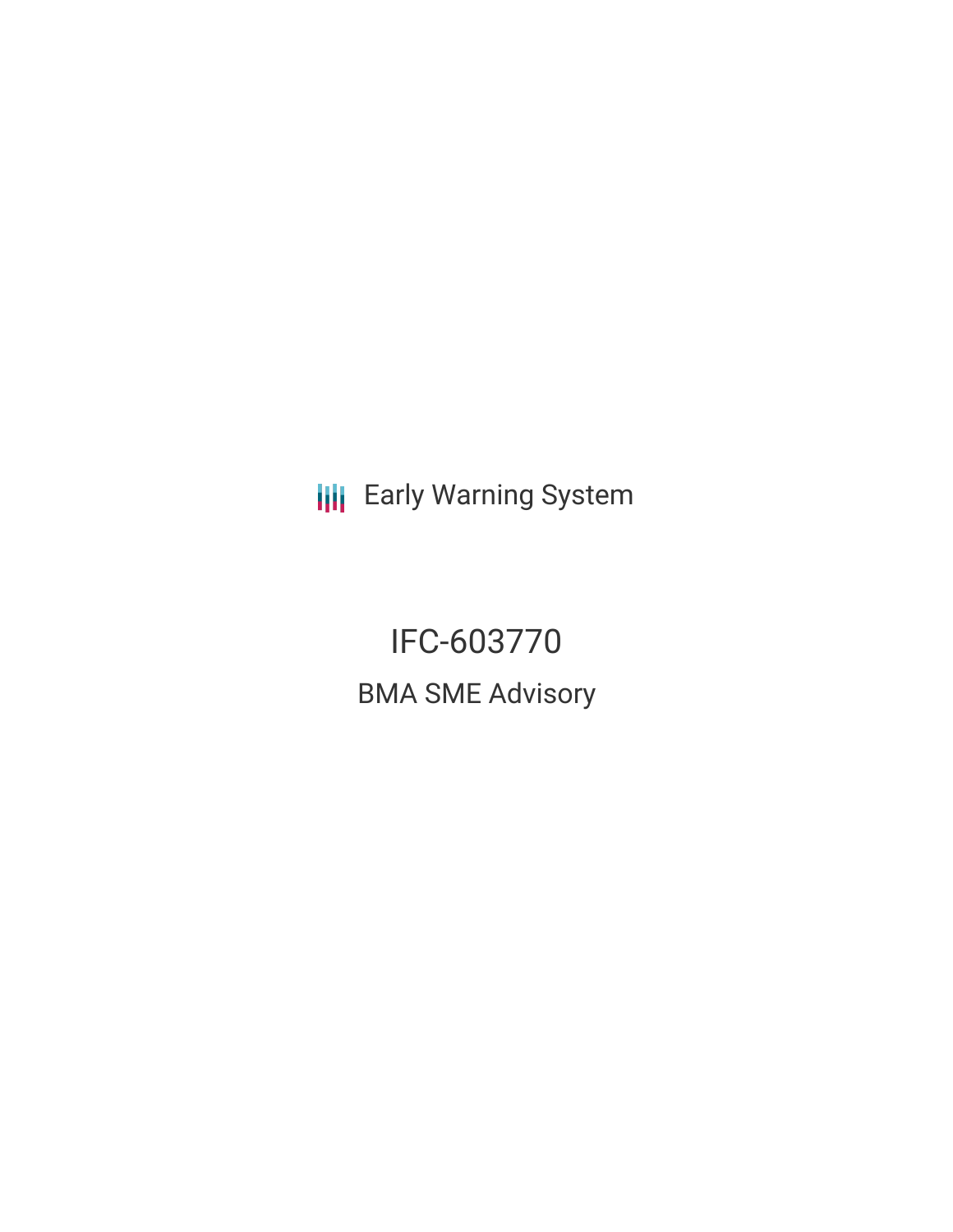

# **Quick Facts**

| <b>Countries</b>              | Angola                                  |
|-------------------------------|-----------------------------------------|
| <b>Financial Institutions</b> | International Finance Corporation (IFC) |
| <b>Status</b>                 | Active                                  |
| <b>Bank Risk Rating</b>       | FI                                      |
| <b>Voting Date</b>            | 2019-05-20                              |
| <b>Borrower</b>               | Banco Millennium Angola                 |
| <b>Sectors</b>                | Finance, Technical Cooperation          |
| <b>Ring Fence</b>             | Small & Medium Enterprises, Women       |
| <b>Investment Type(s)</b>     | <b>Advisory Services</b>                |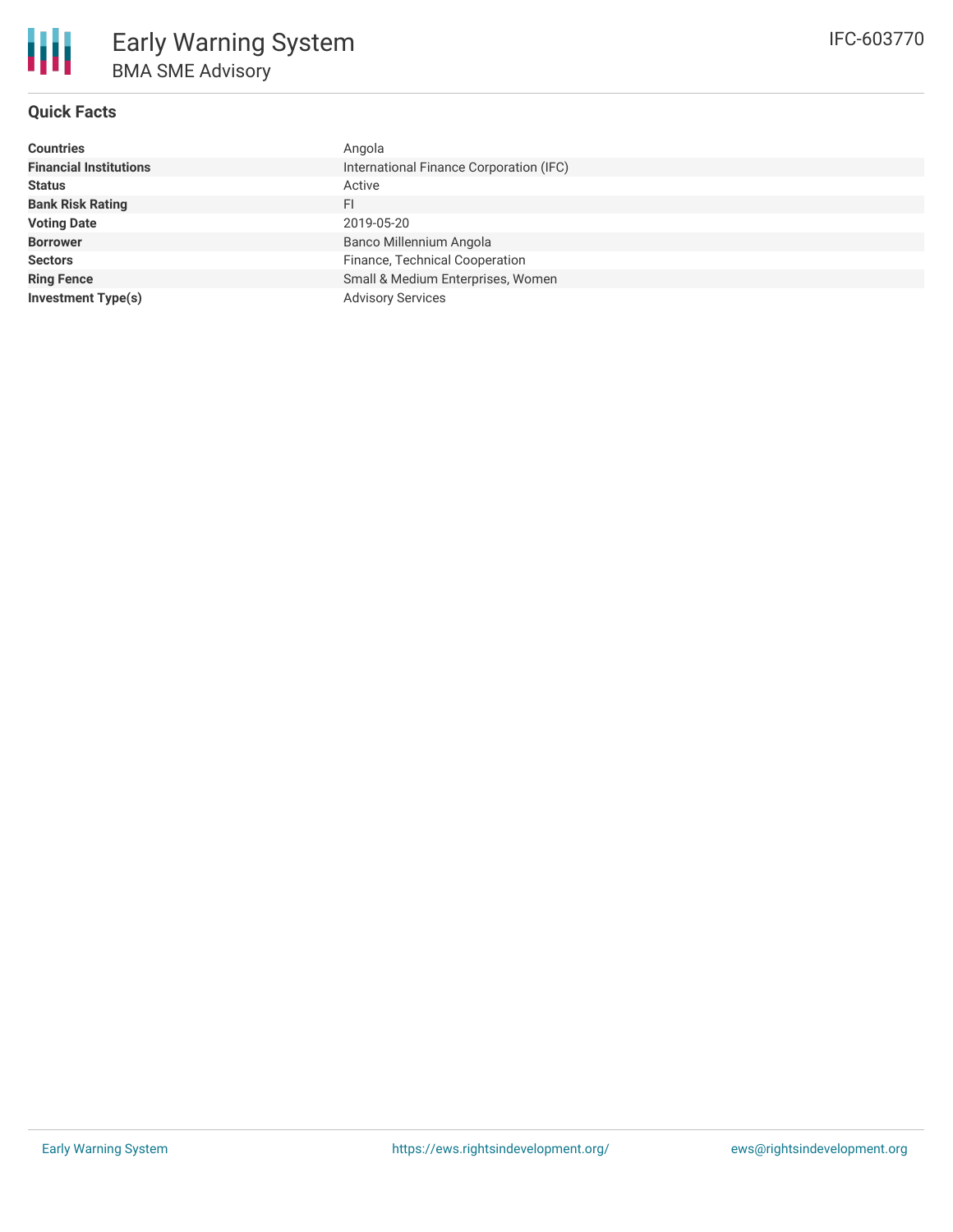

## **Project Description**

According to bank provided information, the goal of the IFC advisory project with Banco Millennium Angola (BMA) is to build capacity within the Bank to develop and strengthen its SME and Banking on Women program and improve access to finance opportunities for local SMEs including women owned. The project will cover the following areas: (1) strategy, (2) product development, (3) risk management and (4) staff capacity building.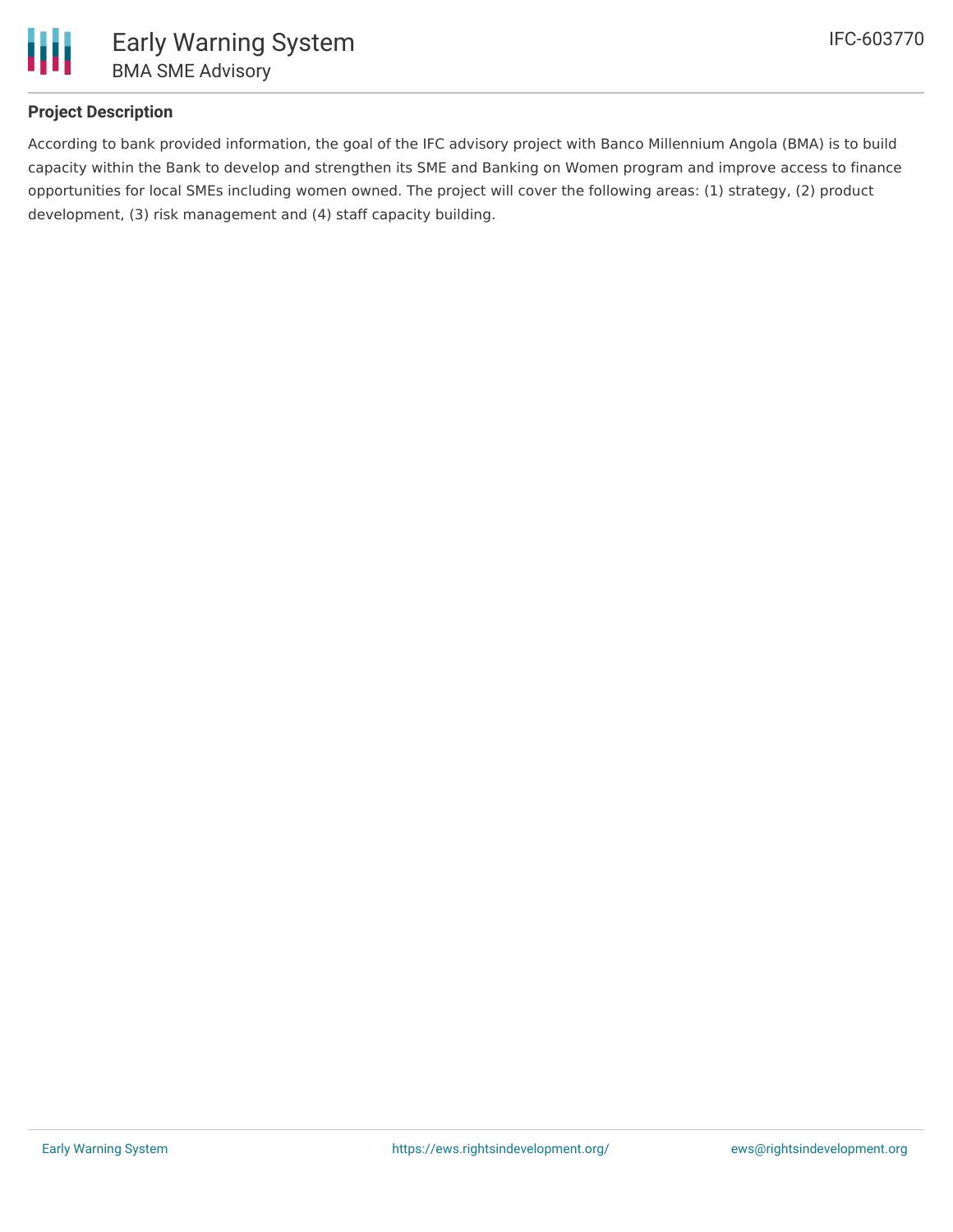### **Investment Description**

• International Finance Corporation (IFC)

## **Financial Intermediary**

Financial Intermediary: A commercial bank or financial institution that receives funds from a development bank. A financial intermediary then lends these funds to their clients (private actors) in the form of loans, bonds, guarantees and equity shares. Financial intermediaries include insurance, pension and equity funds. The direct financial relationship is between the development bank and the financial intermediary.

Banco [Millennium](file:///actor/3022/) Angola (Financial Intermediary)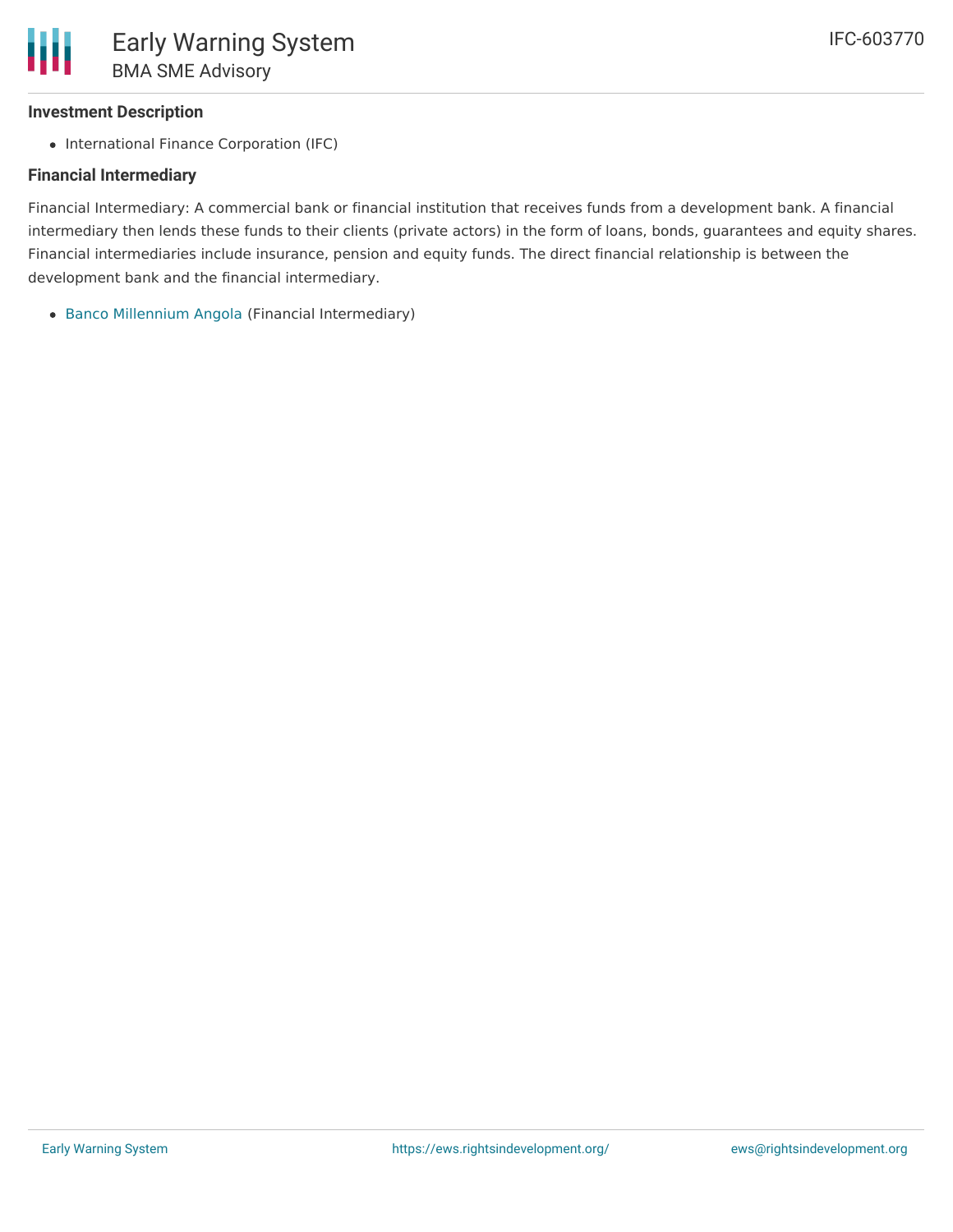

## **Private Actor Relationship**

There is often limited information publicly available about what development banks are funding through financial intermediaries. In 2021, the Early Warning System partnered with Oxfam International to incorporate information on high-risk projects being funded by financial intermediaries receiving funding from the International Finance Corporation (IFC) and the Dutch Development Bank (FMO).

The information listed below describes the relationship between the different private actors linked to high-risk sectors and subprojects of IFC and FMO's financial intermediary investments and/or the financial intermediary's parent companies made from 2017 through 2020, including any associated ring fences.

The database, however, does not explicitly or implicitly imply that IFC or FMO have material exposure to or are contractually or legally accountable to the sub-projects financed by their financial intermediaries or the financial intermediary's parent companies. It only shows a seemingly financial relationship among the different private actors, the financial intermediaries, and IFC or FMO.